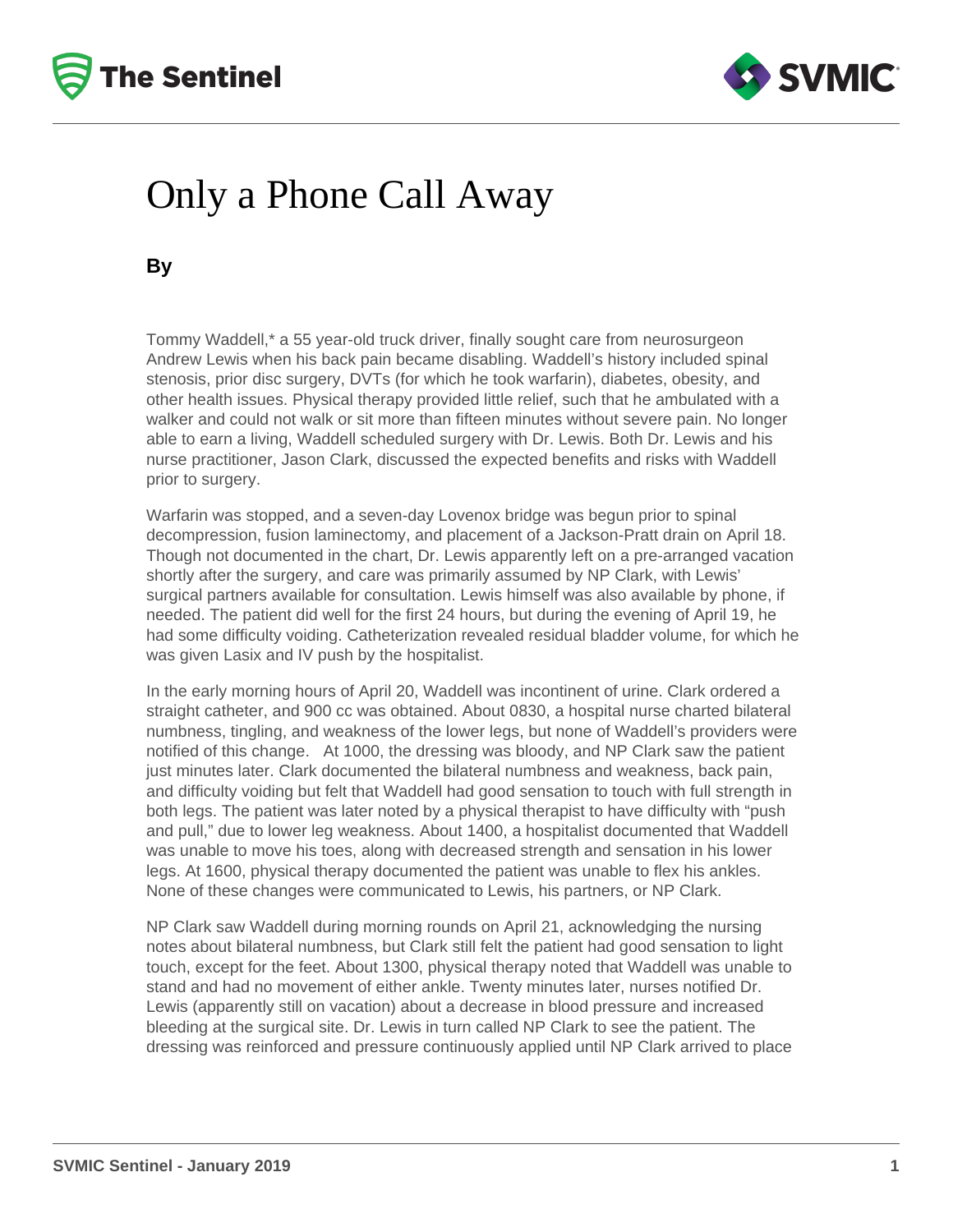



a deep suture at the site where the drain had been removed. A CT of the lumbar spine showed a hematoma versus abscess at L2-3, and NP Clark was notified of these findings at 1600. The nurses also notified Clark at 2220 when Waddell had difficulty voiding and was unable to flex his ankles or wiggle his toes. Shortly after midnight, a Foley retrieved 600cc of urine. The patient had no associated discomfort or sensation upon insertion of the catheter. At 0100 on April 22, Waddell complained of feeling that his legs were "on fire."

About 0930 on April 22, nurses documented swelling of the patient's lumbar incision and no movement of the ankles or feet. There is no documentation any of this was communicated to Dr. Lewis, his covering partners, or NP Clark. A physician's assistant, Janice Holmes, saw Waddell shortly afterward while making rounds on behalf of Dr. Lewis; she ordered a CT myelogram which revealed spinal compression and possible hematoma. Waddell was diagnosed with cauda equina syndrome and promptly taken back to surgery for spinal decompression and hematoma evacuation. Dr. Lewis immediately returned to the hospital to assist his on-call partner with the surgery.

Mr. Waddell had some sensation restored to his feet by the following day - but no movement. On April 24, he was able to lift his knees but still lacked movement in his feet. However, the patient was incontinent of both bowel and bladder, was impotent, and unable to walk when discharged to a physical therapy institution for rehabilitation. Unfortunately, Waddell has not shown much progress and remains incontinent as well as impotent; he still requires a wheelchair for mobility and is totally disabled.

As the reader may imagine, suit was filed against numerous care providers. Plaintiffs alleged that the hospitalist and nurses were negligent by failing to notify Dr. Lewis or his partners about the changes in Waddell's neurological status. Likewise, physical therapists documented loss of motion but also failed to notify a surgeon. Though the surgery itself was done correctly, plaintiff alleged that Dr. Lewis was negligent for failing to have his partners round on the patient during his absence, and also negligent in his supervision of NP Clark. Because NP Clark was an employee of the neurosurgery group, plaintiff alleged the group was negligent in not having established protocols for advanced practice providers, by failing to properly train its nurse practitioners (especially in recognizing complications), and for failure to properly communicate with each other. Note that when the nursing staff did call Dr. Lewis about the brisk bleeding, he sent the same nurse practitioner who had been providing care; he apparently did not notify his on-call partners of this or any other complication of which he may have been aware.

How could this tragic outcome have been avoided? Swelling, bleeding, hematoma…all of these issues are known potential complications of spinal surgery, even the extreme of cauda equina syndrome. Neurosurgery experts opined the damage was likely irreversible by the time Mr. Waddell first experienced urinary incontinence and paresthesia. However, one phone call to sound an alarm may have changed the outcome by lessening the severity of Mr. Waddell's injuries. Dr. Lewis or the nurse practitioner asking one of the oncall surgeons for a consult, proper written protocols in place for advanced practice providers, a better understanding of NP Clark's experience level, and documentation of a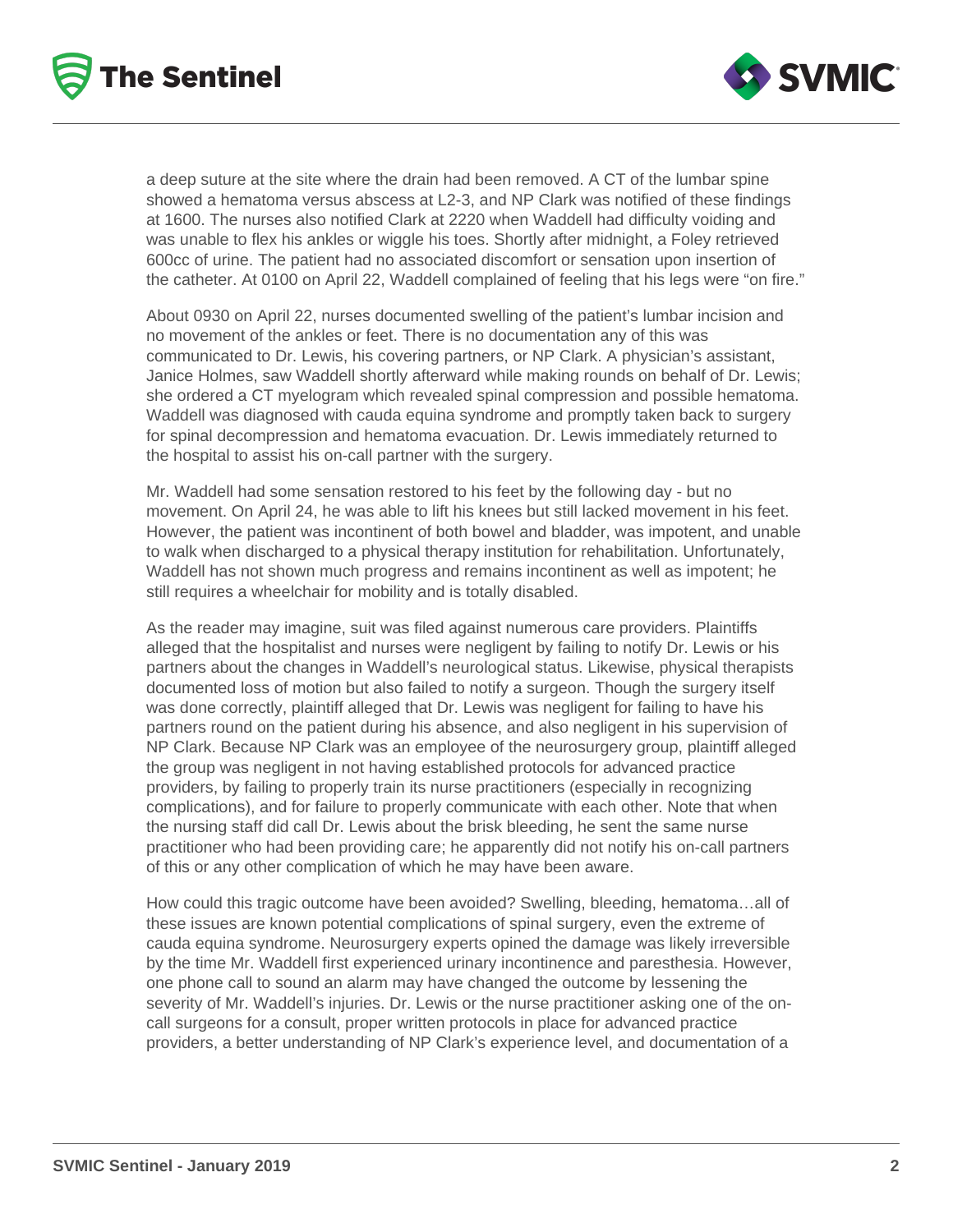



hand-off to another surgeon---all of these components may possibly have led to a better outcome for both the patient and the involved providers.

\*All names have been changed to protect the identities of the parties.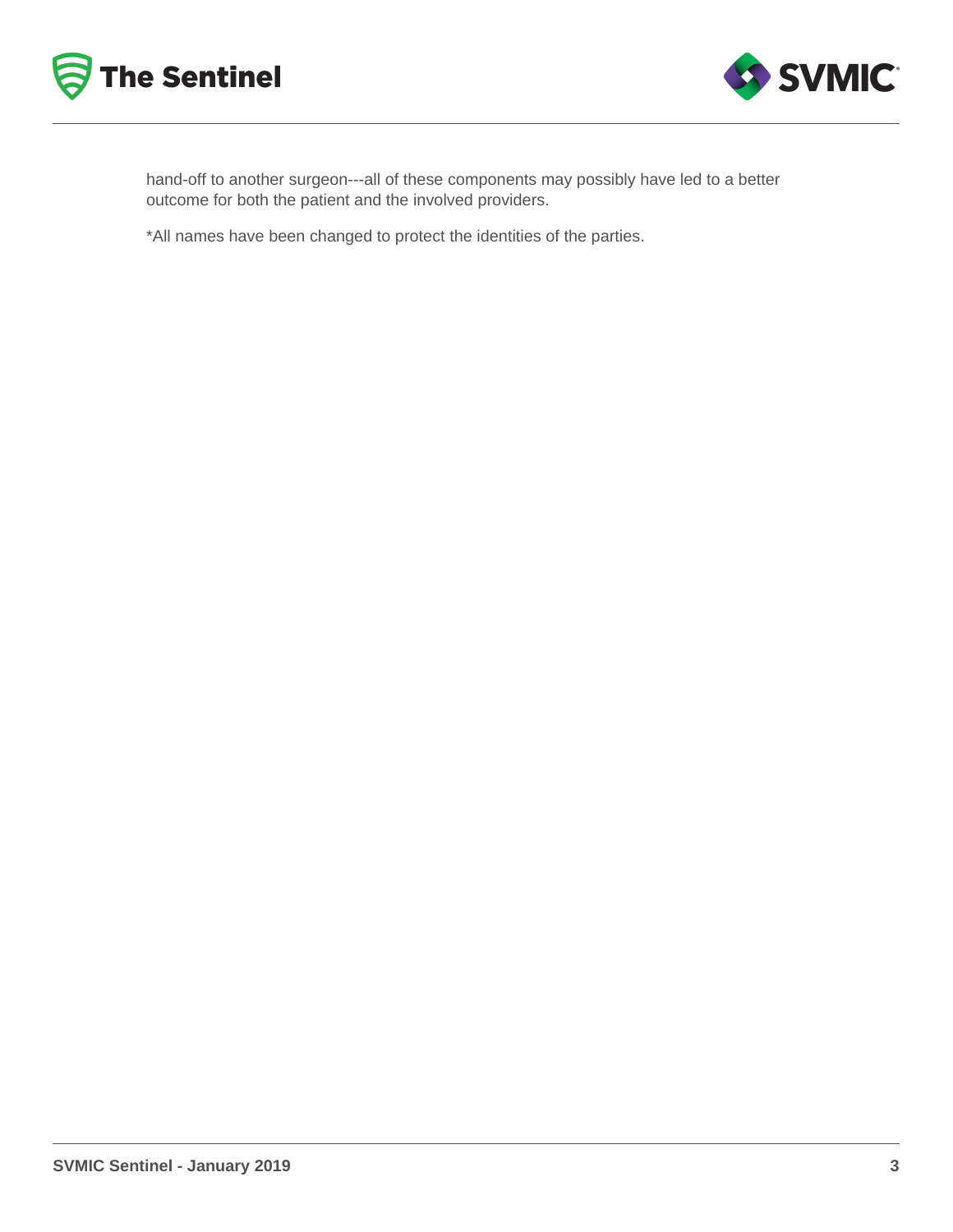# Prevent Physician Burnout Part 2: 8 Ways to Lower Practice Stress and Get Home Sooner

By Dike Drummond, MD

In [Article One](/resources/newsletters/169/the-five-main-causes-of-physician-burnout) of this three-part series, we discussed the causes, effects, and pathophysiology of burnout. If you have not read that article, it is important you do so. The tools that follow are more effective if you understand the fundamental blind spots and conditioning of our medical education.

In this article, we will concentrate on methods to lower stress in your practice.

Before we begin, you must understand that burnout is not actually a problem. Let me explain.

Problems have solutions. When you apply a solution to a problem, what happens to the problem? It goes away … yes? So often physicians come to me asking, "What is the one thing I can do to lower my stress levels and make burnout go away?" Notice how this request presumes burnout is a problem that has a solution. When you can't find that "one thing," many doctors simply slide back into their old work habits and give up on the possibility that things could be different.

In reality, burnout is a dilemma. It does not have a solution, because it is not a problem in the first place.

Dilemmas are perpetual balancing acts. You are "between the horns of a dilemma" taking specific actions every day, week, and month to maintain the balance you seek. You address a dilemma with a strategy, not a solution. By its nature, a strategy has multiple parts, and in order to maintain balance you have to be measuring how you are doing in some fashion.

The fundamental question at the heart of preventing burnout is this: "What is your burnout prevention strategy and how are you measuring your effectiveness?" The horns of the burnout dilemma are the amount of time and energy you put into your practice on one side and your ability to maintain a positive energy balance coupled with your desired quality of life on the other.

Dilemmas are very common in healthcare. Here are just a few examples: burnout, your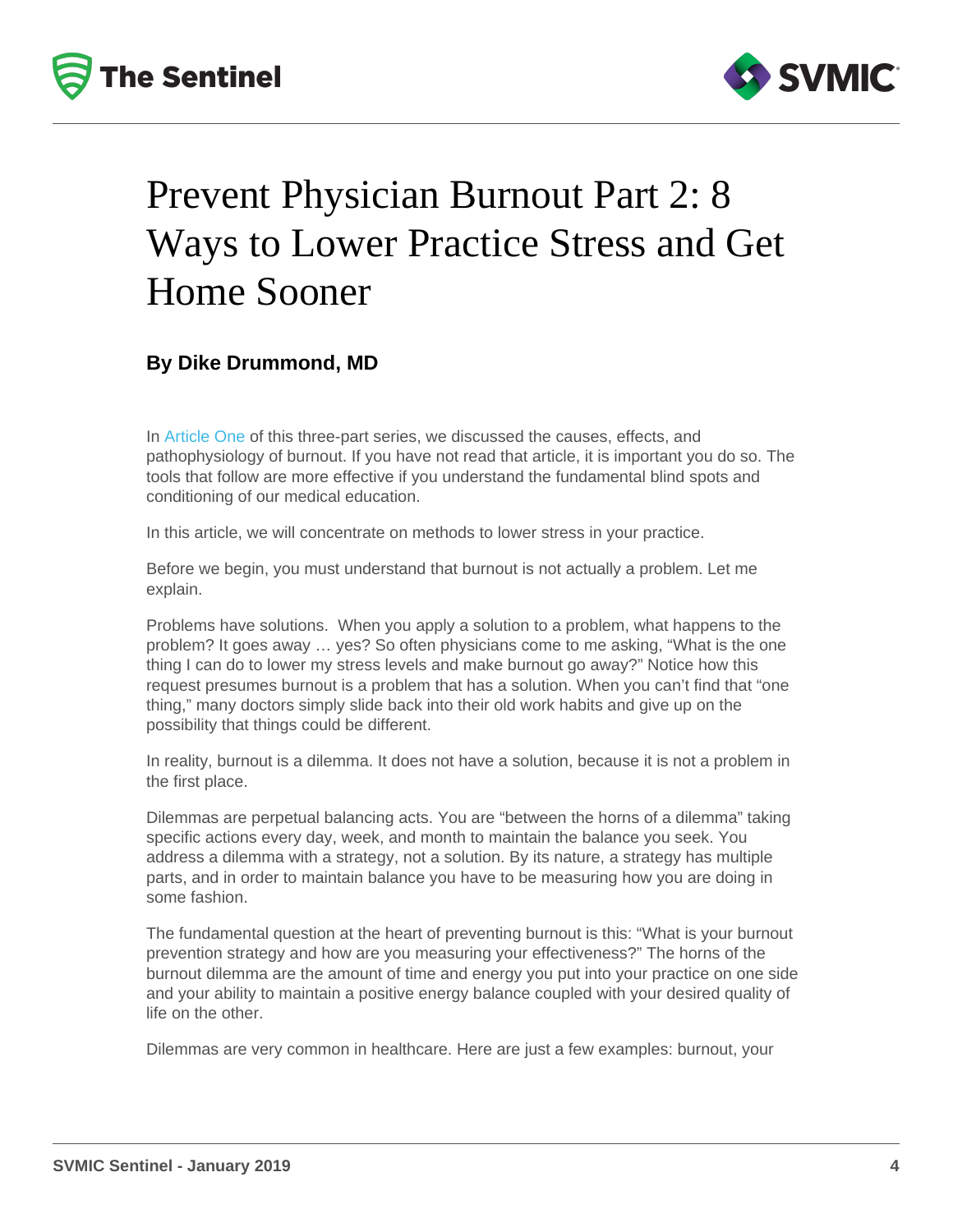



compensation formula, the best care at the lowest cost, your call schedule, your accounts receivable, work-life balance, and EHRs.

From this point forward, we will be discussing tools to lower stress by increasing your efficiency at work and decreasing the time it takes to complete the tasks of your practice. One way to measure your effectiveness in this effort is to track the amount of time between your last patient leaving the office and you getting home – with your charts done.

Each tool is a potential component of your personal burnout prevention strategy. You may be utilizing some of these already. If so, make sure you read the Power Tips for that technique. As you read, take note of the tools that seem simplest to implement or feel most attractive to you. I will be giving you implementation pointers at the end of the article.

Remember, nothing changes unless you change your actions. This is an active learning process. If you read this article and do not change your actions, you remain trapped in Einstein's insanity definition. I encourage you to comb through this article actively looking for one tool you can begin to practice ASAP. Ready? Let's begin.

## 1) A Five-Part EHR Strategy

Here are five EHR strategy components we have tested and found effective in the real world.

#### **a) From hater to power user**

Notice your attitude. Do you feel your EHR program was written by the Devil himself in the fires of hell and his fingernails are digging into the backs of your hands every time you touch the keyboard? That is the definition of a hater. This attitude creates amazing avoidance behavior. You probably avoid your documentation until the end of the day and self-sabotage any attempts to improve your charting skills.

I have a simple question. Do you think the EHR is ever going to go away? Then this behavior is insanity. It destroys your ability to get home on time. Take a big breath and let it go.

Devote yourself to becoming a Power User instead. The first step is to find and study the Power Users around you. Typically they are hidden, since to stand up and announce you like the EHR is not a popular thing to do in most groups. Notice that these people are using the same software, seeing basically the same patients, and getting home on time. They know things you don't.

Ask the nurses who the Power Users are. If you are solo, ask your EHR vendor to connect you to one. Ask if you can watch them chart – they always say yes. Then sit right behind them while they are at the computer and get ready to yell "STOP" when they do some keystroke combination that magically completes a chart note. Take notes. Ask how they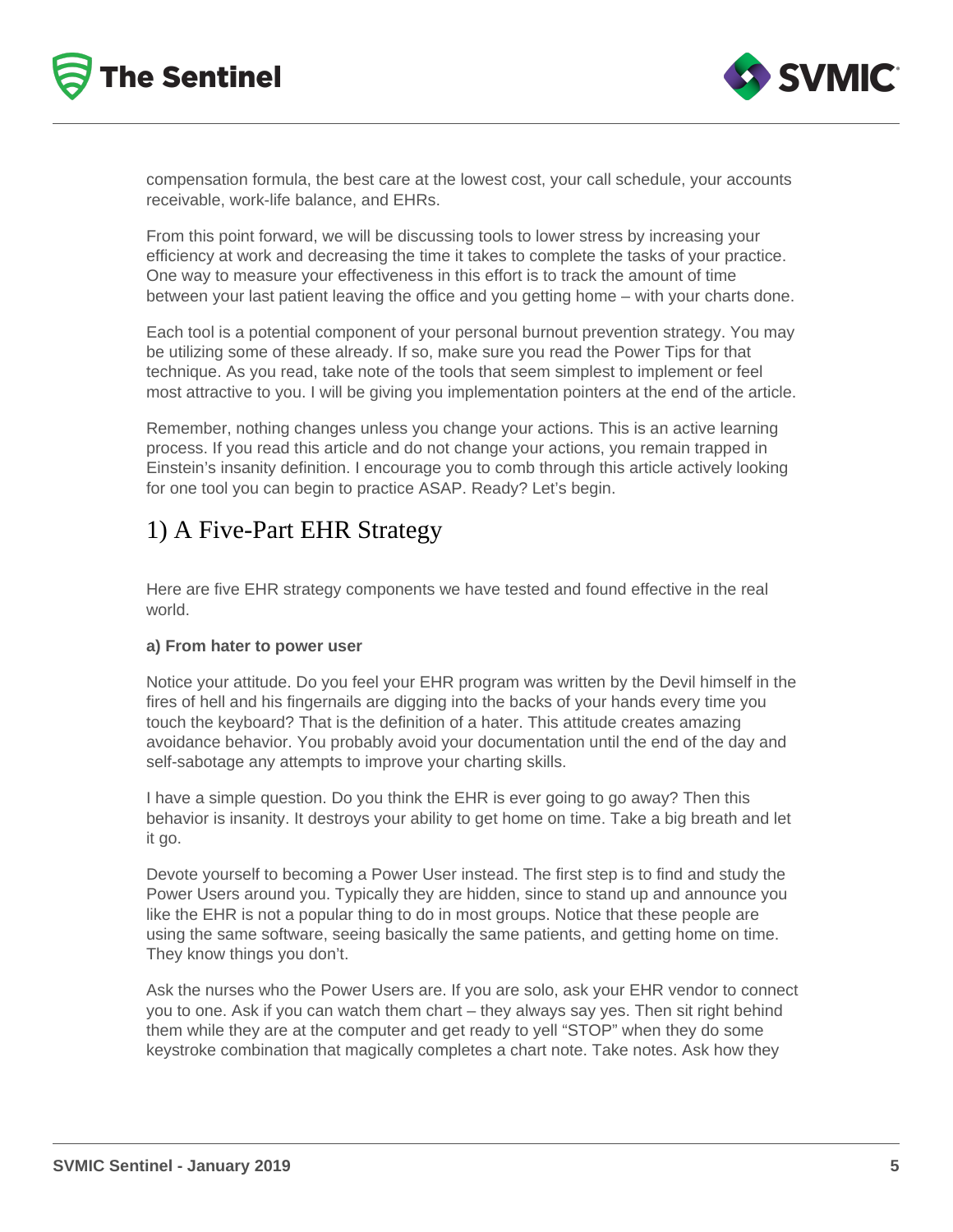



did that. Pick up  $2 - 3$  tools you can use. Before you leave, ask if you can have their templates - they always say yes.

Two or three sessions later you are well on your way to becoming a Power User too. When the little hater voice comes up in your head, just say "Thank you for sharing," and let it go.

#### **b) Always and only document a minimal data set**

There are three reasons to write a chart note: billing, medicolegal, and what I will call "continuity" – providing the next person who sees this patient with enough information that they can take over where you left off. If what you write in the chart does not support your billing code, cover your "legal part," or help the next provider in the chain, don't put it in your note.

#### **c) Use the software**

The use of EHR software is meant to semi-automate your chart notes through the use of templates. Here is a test. If you piled up all your documentation from a week into a heap on your desktop … how much of it was produced by you free typing into the chart? If your answer is more than 30%, you are not as automated as you could be. The secret is to look for "Broken Record Moments" (BRMs).

This is when you notice, "This is the fourteenth time I have written the same note this week." The typical reaction to a BRM is to become frustrated. Don't stop there. Realize a BRM is a golden leverage point to get you home sooner. It marks an opportunity to automate. Use this process:

- As you notice BRMs, just write them down. Make a list.
- Once a week, take one off the list and template it. Ask I.T. or your Power User friend to help if you need to.

The template process will only take 30 minutes or so. Here is the power.

- How many times do you need to make a template?
- For how long can you use that template?

In a month you will have transformed four BMRs into simple keystroke combinations and be getting home sooner.

#### **d) Team documentation**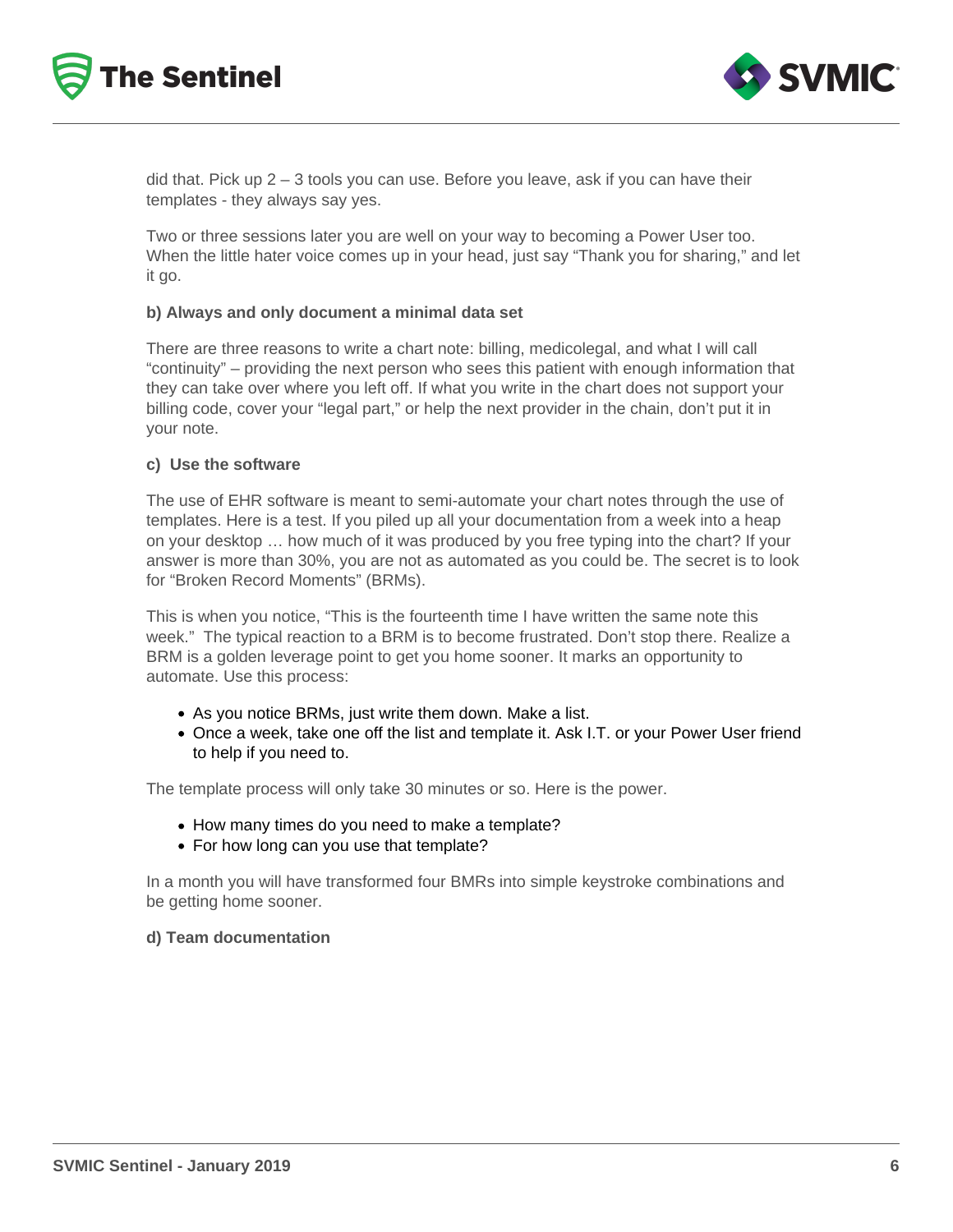



You are programmed to be a Lone Ranger superhero perfectionist. You are almost certainly doing too many of the charting chores yourself. You don't have to do it all. However, if you want your team to help, you will have to ask them. Because of your position at the apex of the care team and the one who gives the orders, your staff will not usually suggest that you delegate a charting task to them.

Ask for help in an open ended way and see how they respond. It could sound like this. " Hey everyone, I am working on ways for us to become more efficient at charting. We are a team and all of us are in the chart at some point. What are your ideas about how we can share the work more effectively so I can get from patient to patient more efficiently?" Then be quiet and see what they say. This is much more effective than trying to figure it out yourself and giving them orders.

#### **e) Hire a scribe in a risk free pilot project**

Across the nation, physicians are pounding their administrator's desks demanding a scribe. They always say, "If I had a scribe, I could see more patients." I assure you the administrator is thinking, "Prove it." You see, administrators have two concerns: money and manpower. For you to have a scribe, they have to come up with the money and the scribe. That is a risk for them.

Here is how you can get a scribe with a process I have never seen fail. Take all the risk yourself.

There are several national scribe companies. They will find, hire and train a scribe for you. All you pay is about \$25/hour for their services. Try this...

- Get your administration to approve a risk free scribe pilot in your practice.
- Run a detailed production and billing report for your last three months.
- Hire and implement a scribe in your practice. You pay all the costs. The scribe provides the manpower.
- Dial them in as well as you can over a 3–6 month period, until you feel you are working at maximum efficiency.
- Run another three month production and billing report, now with your scribe.
- Prove you are now seeing more than enough patients to pay for the cost of the scribe.
- Ask your group to take over those payments. This is known as a "claw back."

## 2) Broken Record Moment Automation, Part Two

You will find another category of BRMs in the patient education side of your practice. Your little voice will point out, "This is the thirteenth time I have said the same thing to a patient this week."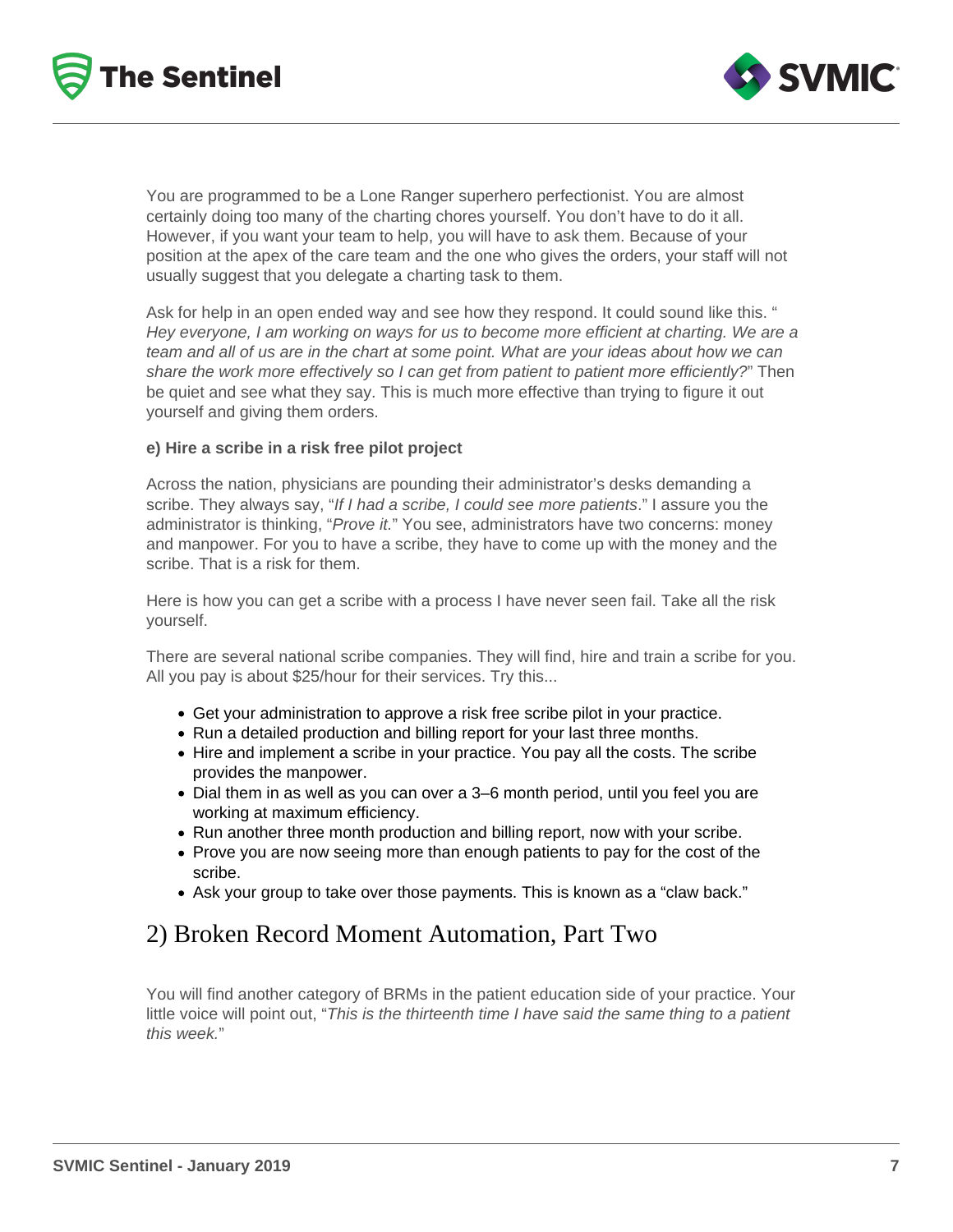



Once again, step one is to make the list of all of these moments. Write them down. Then decide how you will address this teaching going forward. There are four main methods.

**a) Written.** Make patient handouts to cover the BRMs in your practice. Keep them stocked in an accordion file folder. Put them on pastel colored paper. Put your nurse/MA in charge of keeping them stocked.

**b) Video.** Record a video of you doing your best teaching on your BRM subjects. Load it onto a set of cheap tablet computers your nurse/MA gives to the patient to review at the conclusion of the visit. Or put them up on YouTube or load them in your patient portal for the patient to watch in the office or at home.

**c) Delegation.** Train your people to take over the BRM from you.

**d) A combination of the above**, like a handout with a video link, etc.

Document the method and source of patient education in the chart. Eliminating BRMs, in both documentation and patient education, is one of the quickest ways to get home sooner.

### 3) The BID Huddle

The BID team huddle is a time-honored method of preventing fires from breaking out in your day. If you are not routinely holding a huddle in your practice BID, you are getting home later than you need to.

#### **Huddle Basics**

**a)** Six minutes twice a day before each of the two halves of your day.

**b)** Include all members of your patient flow team. Receptionist, whomever rooms your patients, the float nurse.

**c)** Stand up meeting. You go to them. Do not make them come to your office.

**d)** Make sure one of you has the schedule for the coming half day in hand. Review the schedule together and do two things:

- i. Trouble shoot the patients on the schedule already. Know who is sick or upset, who has special needs, who needs specific equipment or a special room. Are all laboratory and x-ray results in the chart?
- ii. Let your team know what to do with any open appointment slots. Know when your next available appointment is.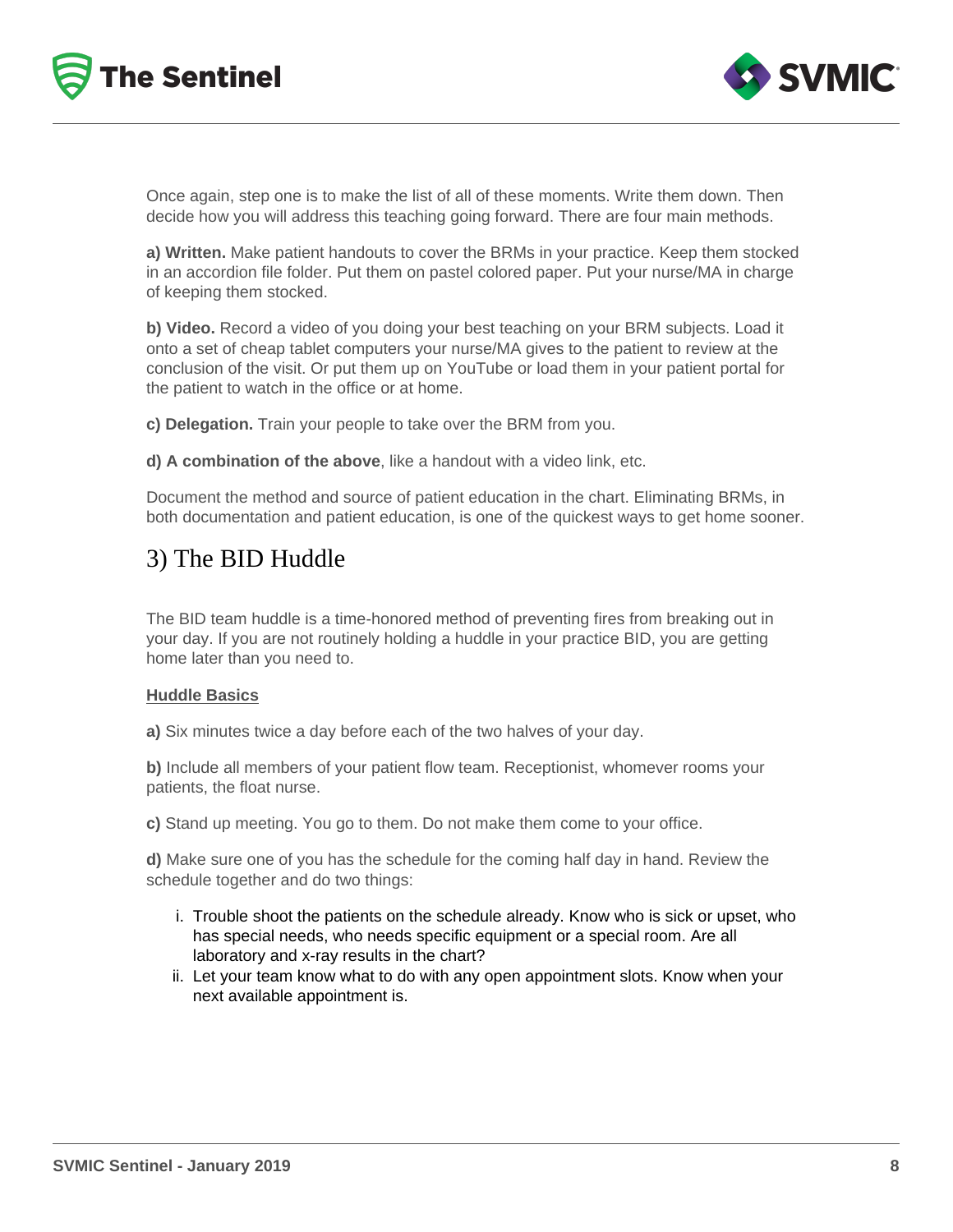



**e)** Address any other issues the team is facing in the next four hours - such as the printer is down or we just ran out of flu vaccine, etc.

#### **Huddle power tips**

Check in with your team

#### **a) Ask each team member 'how are you doing today?"**

Get to know if there is anything going on at work or in their personal lives that you need to know about, both good and bad. Know whose child is sick and whose child just got a college scholarship.

#### **b) Say thank you**

Acknowledge and thank the members of your team for anything they have done in the last several days that helps you or the team do a better job. Praise early and often and be specific. "Thanks for your hard work, yesterday we accomplished all our charting before going home."

#### **c) Delegate appropriately and judiciously at the highest level of someone's scope of practice.**

Ask your team to be on the lookout for things you are doing as the doctor that they could take off your plate and complete instead. "We are a team. Caring for patients and completing the documentation are team activities. We share the load. Any time you see something you could do instead of me, something that would help the team be more effective ... please bring that idea to the next Huddle." "Support" staff are meant to "support" physicians so the physicians can concentrate on patient care.

#### **d) Clear and center the whole team**

Invite your team to take a deep cleansing breath to become clear and centered before you start seeing patients ... you all take this breath together and invite any stress or worry or tension out with your exhale.

### 4) Batch Processing

Doctors are a lot like dogs in some ways. If a dog is sitting on the porch and I get their attention by throwing a tennis ball … they can't NOT chase it. They can't resist.

With doctors … the tennis ball is a refill request that pops up on your EHR screen. It is not urgent or important and yet how often do you drop what you are doing to address it?

We mistake every action as an urgent one and chase them just like the dog and the tennis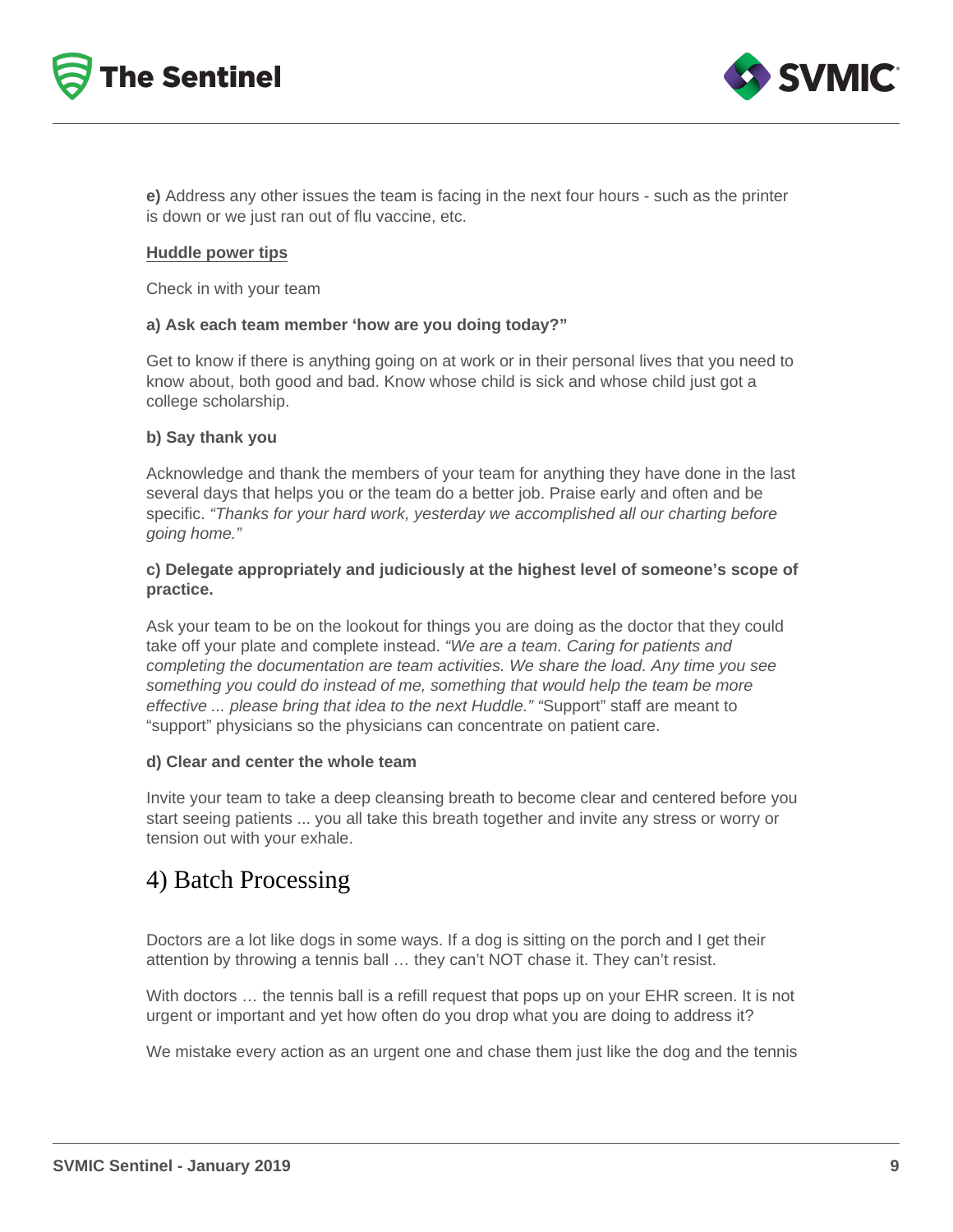



ball.

Add in test results, phone messages, referral paperwork … and your day is fractured into a hundred pieces for one simple reason. You are taking care of these items one at a time and allowing them to interrupt your patient flow.

The solution is batch processing. Batch processing is more efficient than continuously switching back and forth between tasks.

Take all the tasks that are non-urgent, put them into piles – batches- and run the batch twice a day at a time when you and your team can address them all at once. In the days of paper charts, we used to put out a basket for each task type. Refills go in this basket, test results go in that one when they return.

In a standard office day where you have an AM and PM schedule, some good times to do batch processing are 11:30 AM and 4:30 PM. That way the morning's work is done before lunch and the afternoon's work before you go home.

EHRs make this a little different because often these non-urgent tasks pop up as alerts on your tablet, laptop, or desktop screen. These prompts are equally enticing to our dog-like "fetch" mechanism and even more powerful time wasters.

Batch these too by NOT addressing them when they come in. Make a "virtual basket" that you run in a batch twice a day.

What can you batch in your practice?

Make a list of all the little things that interrupt your day repeatedly. As with your BRMs above, your first task is simply to make the list. Then bring in your team with a good question. "What tasks happen every day – things that are not urgent, yet have to be done before the day is over – that can we put in batches and do all at once, in batches twice a day?" Add their suggestions to the list as well.

Now pick one item on the list and design a batch process.

- Where will you collect the items to be batched? Is it a physical basket where you will put physical forms or a virtual basket that will hold emails or test results?
- Who is doing the batch processing, you or one of your team members?
- What are the screening criteria that mean the physician must get involved?

Example: Your nurse screens all lab results as they come in, alerting you to any abnormal values between patients. All labs are batched in a lab folder in your EHR for your review at 11:30 and 4:30.

#### **Power Tip:**

Many EHR systems have a real time alert system on their face page telling you how many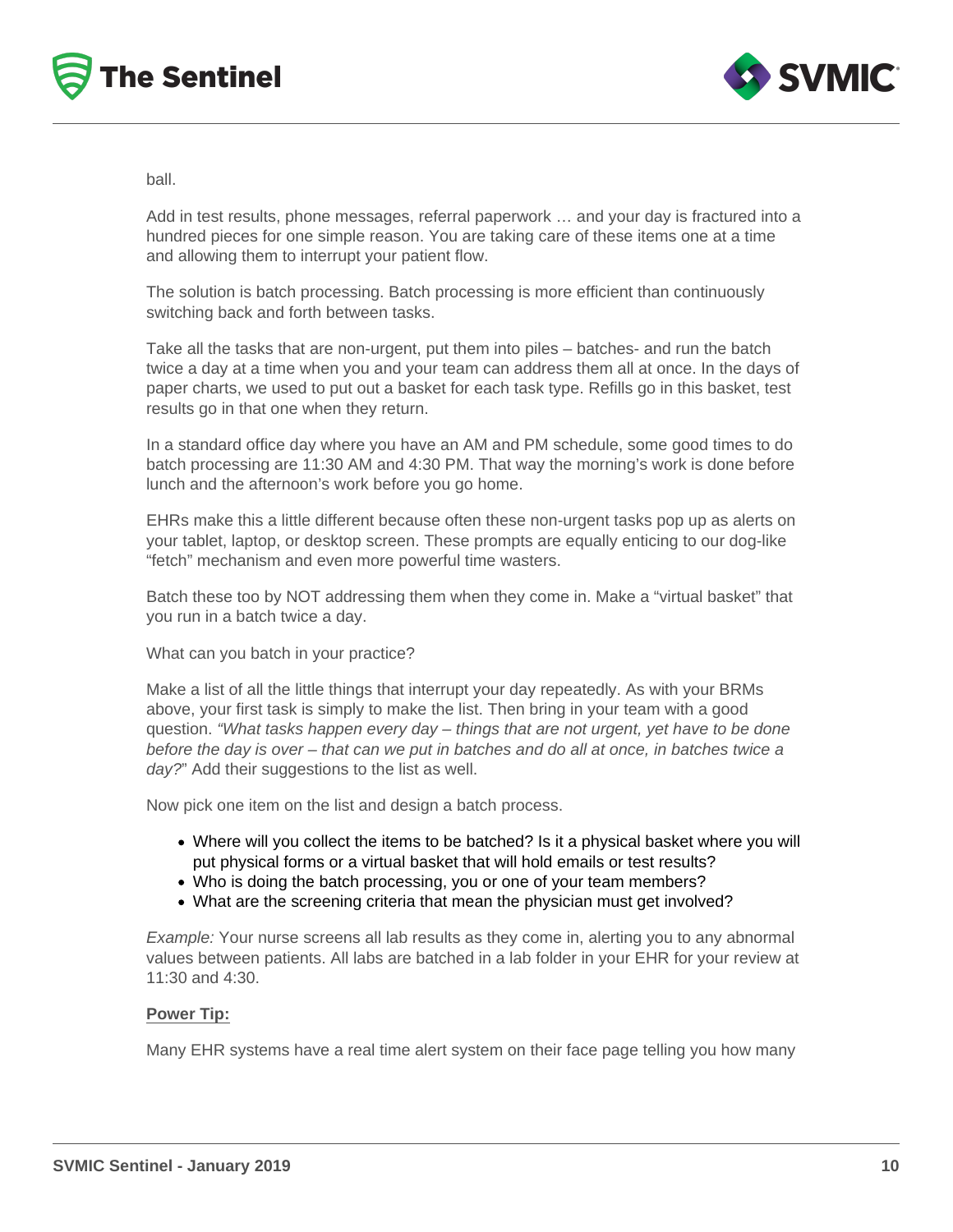lab reports or emails or instant messages you have waiting. It is a nearly irresistible distraction and often a complete waste of time since the notice does not tell you about the urgency or importance of the alert.

Work with your EHR vendor to make sure the alerts are appropriate for your practice. Have someone else screen these messages and alert you to the ones that actually demand your urgent attention.

Time to pick a tool and take action.

It is easy to see an article like this one, with multiple suggestions for practice changes, and get completely overwhelmed. Your brain naturally focuses on how you can implement them all at once. The key here is to pick just one and take just the first step. That is all. Once you take the first step, the second one will become clear as crystal.

Go ahead and pick one tool that feels like a good place to start. What is the smallest step you can take to implement it? I suggest you tell your team what you are up to and ask for their help right up front. They always have fresh ideas you can't see when you are in the room with the patients.

DO NOT read this article and fail to take action or you will have missed a chance to step out of Einstein's insanity trap. It is time to build your burnout prevention strategy.

In article three, we will focus on life balance tools that allow you to recharge your energy accounts and build more balance into your week.

============

Dike Drummond MD is CEO of [theHappyMD.com](http://www.thehappymd.com/) where he provides burnout prevention and leadership development coaching, training and consulting to individual physicians and healthcare organizations. He will be presenting SVMIC's live Risk Education seminars in 2019.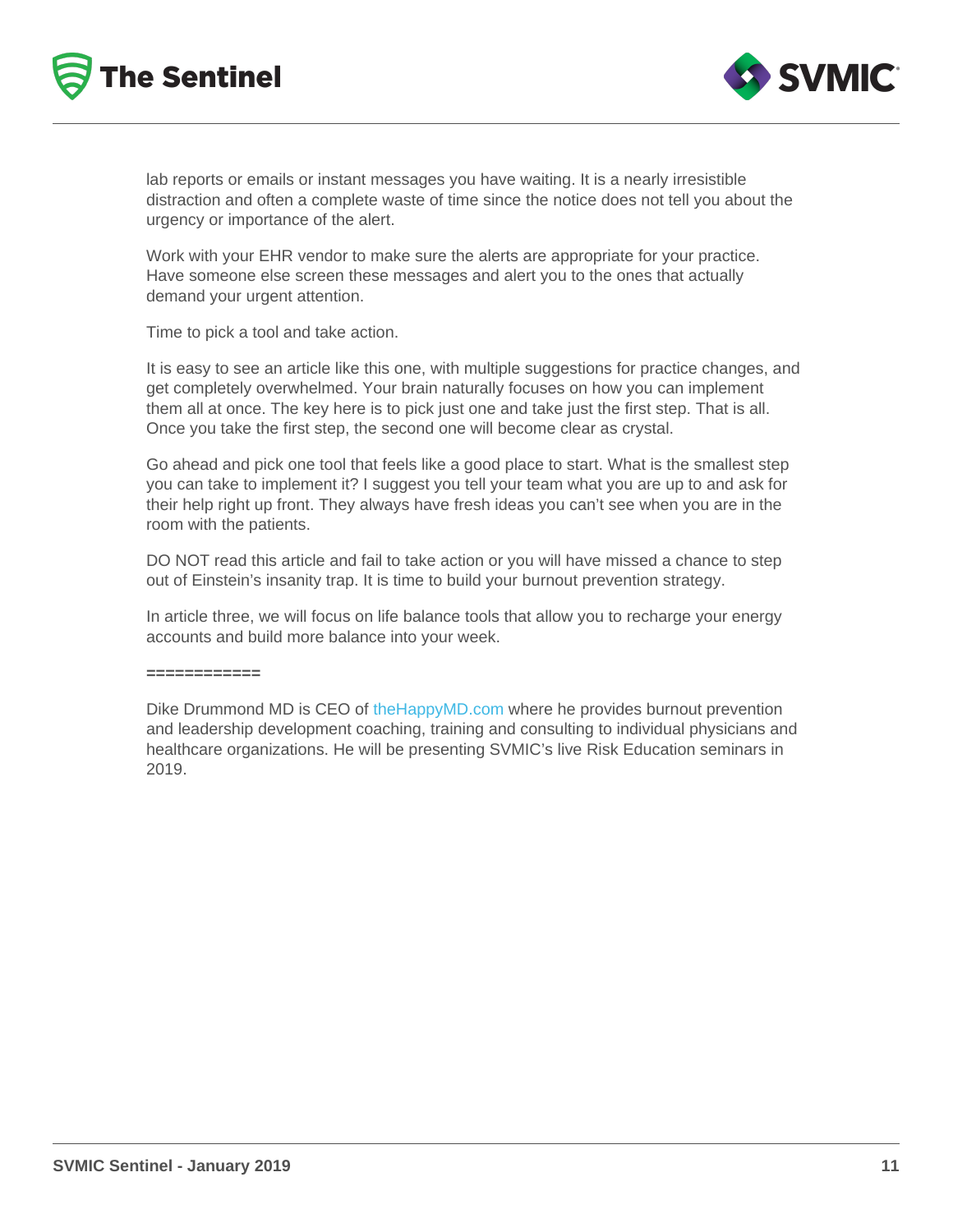# Hiring the Best Candidate

### By Elizabeth Woodcock, MBA, FACMPE, CPC

A single bad hire can cost you more than \$50,000 according to a [CareerBuilder survey.](http://www.careerbuilder.com/share/aboutus/pressreleasesdetail.aspx?sd=5/8/2013&siteid=cbpr&sc_cmp1=cb_pr757_&id=pr757&ed=12/31/2013) If you have a position open, take the opportunity to hire right – the first time. Consider these proven techniques to get the best candidate for your practice.

Listen . While it's difficult to schedule multiple rounds of interviews with candidates for most positions, wisely use the 30 minutes that you have allotted for the interview. Introduce yourself and the practice, but limit yourself to three minutes. Use the remainder of the time for the interview. Don't lead with "tell me about yourself;" instead, "from what you know about our practice, tell me how you'd be a good contributor." Listen, but also observe body language. Persons who are eager for the position will be making eye contact, leaning in, and periodically nodding.

Appeal. When you post a position, focus on the annual salary, not the hourly wage. Consider that \$31,250 sounds much better than \$15, just be careful not to represent it as a salaried position if it is, in fact, an hourly role. Most importantly, salary is only one component of compensation. Document all aspects of the package – insurance(s), leave, retirement, parking, and the other great benefits you offer. Finally, recognize the power of a title. Don't advertise a front office or billing clerk; hire a patient service coordinator or revenue specialist.

Don't Limit Yourself . It's common for physicians to avoid interviews with anyone outside of the industry; it's time to think outside of the box for administrative positions. "Fit" trumps function in any service-oriented business, including medical practices. Don't automatically reject candidates with retail or hospitality experience; they often make the best patientfacing administrative team members. If you have a great candidate who only wants parttime, go for it. It's less expensive – because of benefits – to hire two part-timers for the position.

Examine . Give candidates basic skills tests – typing and message-taking, for example. Don't limit these to schedulers; in today's EHR-world, everyone needs to be able to type and take a message.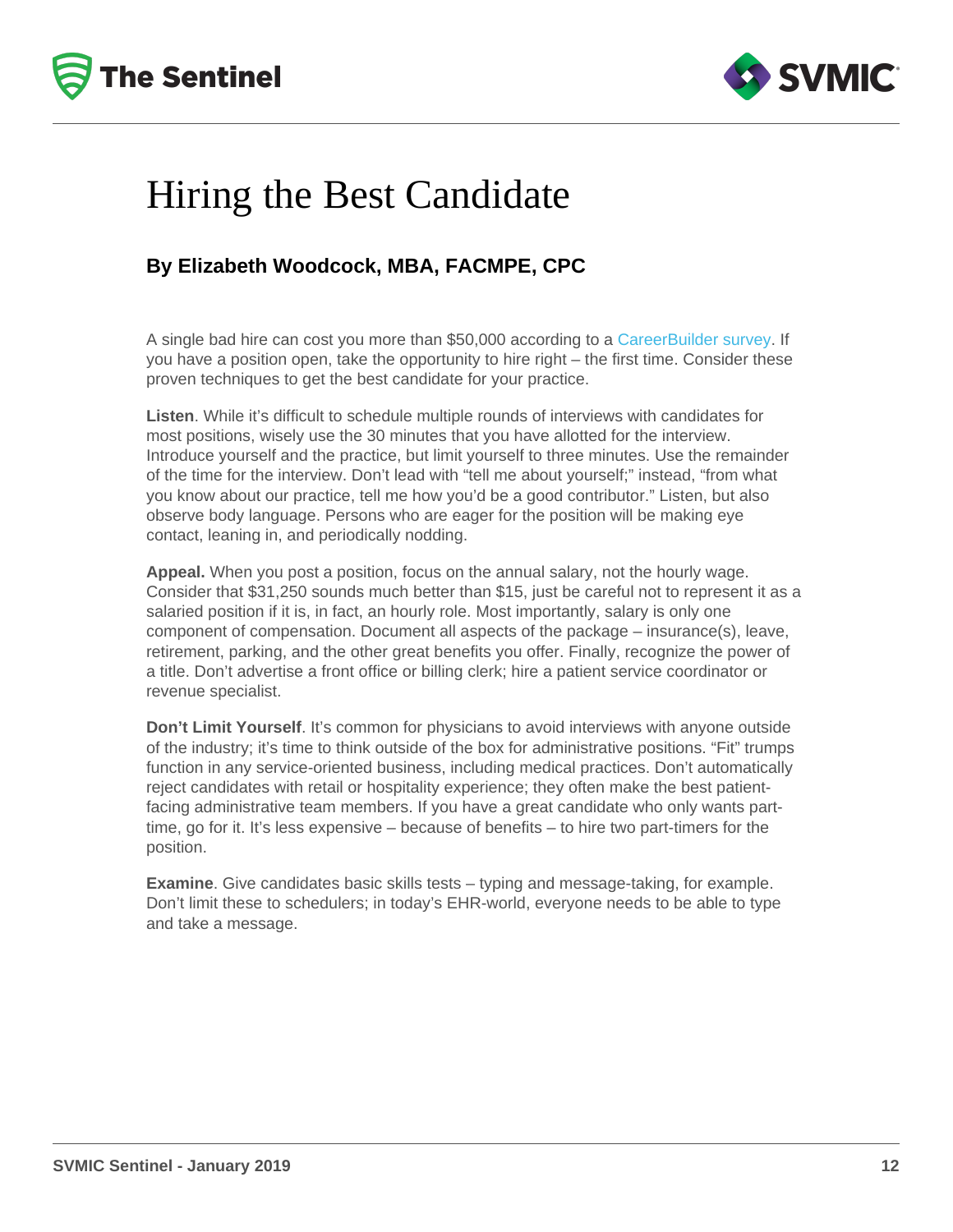



**Engage**. Don't leave the candidate's supervisor or manager out of the hiring process. Even if you want to interview all candidates, make sure the supervisor or manager is active in the hiring process before the offer is made. Retention is enhanced when managers are committed to their choice. Consider engaging coworkers as well, perhaps via a "working" interview. Unless state or local HR regulations disallow, this is a great tactic to really understand whether the candidate is a good fit.

**Use Effective Interview Techniques**. Avoid situation-based questions like: "What would you do if a patient was upset about his or her wait?" Instead, ask, "Tell me of a time when a customer was upset at you — what did you do?" Prepare questions in advance; give everyone (including yourself) the same evaluation form to ensure consistency.

**Set Expectations**. Before you hire, make them aware of the expectations of the position. If they may have to work a Saturday or two, tell them. Be upfront about the need to handle difficult patients at times. Don't sugarcoat the job; working at a practice is not an easy task. If you're not honest about the position, the results can be disastrous. The employee may leave if you haven't set accurate expectations. Further, you'll earn their trust for being upfront about what the job entails.

**Encourage Referrals**. Pay a bonus to an employee who recommends a candidate who is hired (and stays 30 days). Great employees attract other great employees!

The hiring process is the cornerstone of a successful practice, as people are your best assets. Using your mission and core values to find the right fit between candidates and your practice is essential in this process. An investment in an effective recruitment program pays off.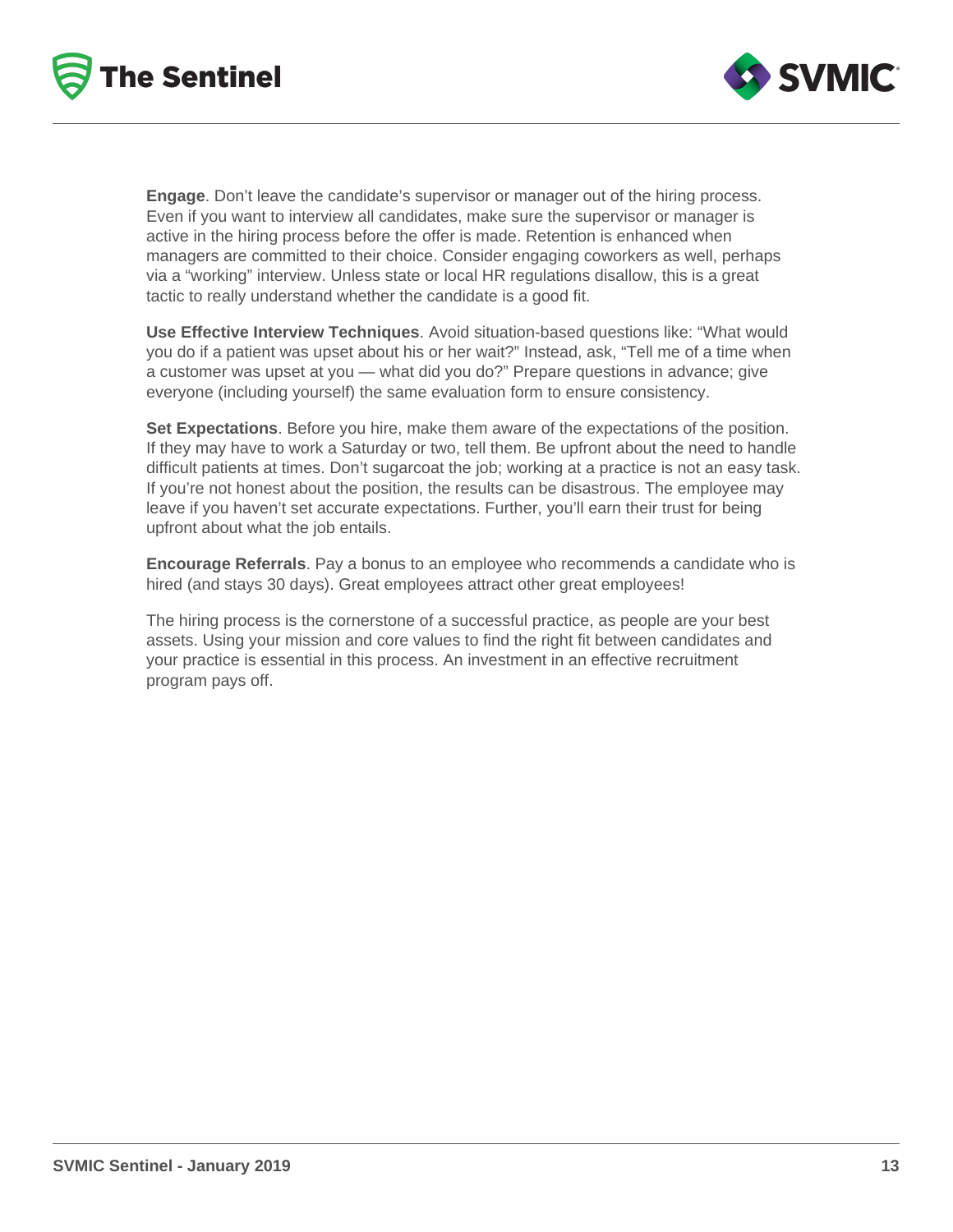



## Seven Percent on the Line for Practices in 2019 for 2021 Payments

### **By Elizabeth Woodcock, MBA, FACMPE, CPC**

The federal government's Quality Payment Program (QPP) is now in its third year, although 2019 is the initial annum for the program's payment adjustments. For those of you who achieved perfect performance in 2017, your current Medicare remittances should reflect a 1.88% boost; a decline of 4% is the reality for those who did not participate in the program's most popular track, the Merit-based Incentive Payment System (MIPS).

The stakes are higher this performance year, with a 7% decrease imposed in 2021 for failure to participate. Successful participants can gain up to 7%, but don't count on that when you consider how many resources to deploy for the program. This year's experience - 1.88%, even for perfect performance - means that you may need to dampen expectations.

That does not, however, mean that you can ignore the QPP. If 7% of all of your Medicare revenue would be a big hit for your practice, make sure you get the minimum points needed to break even.

The threshold is 30 points, so exceeding that is the goal. For small practices - defined by the government as 15 eligible clinicians or less - it's possible to make this work without sinking resources into program participation. Here's how you can achieve this baseline:

First, recognize that you automatically get three points for each quality measure report, even if data completeness is not achieved. Small practices also get an automatic bonus of six points in this category. Apply for the Small Practice Hardship Exemption for Promoting Interoperability (PI), which reallocates the program's weight to Quality. With the reweighting, your 18 points for just measuring a few patients (minimum 3 \* 6 measures), plus a 6-point bonus garners 24 points. This 24 translates into 16.8 points towards your total score, as this new "jumbo" category is worth 70% of the program (45% Quality plus the 25% Promoting Interoperability).

As a small practice, also perform one of the "high" weighted activities - requiring a "Yes/No" on the reporting - and grab another 15 points towards your total score. You'll likely get a few points from the cost category as well (the current measurement is all behind the scenes), and there is a high potential to get another few bonus points, including the new "complex patients" bonus.